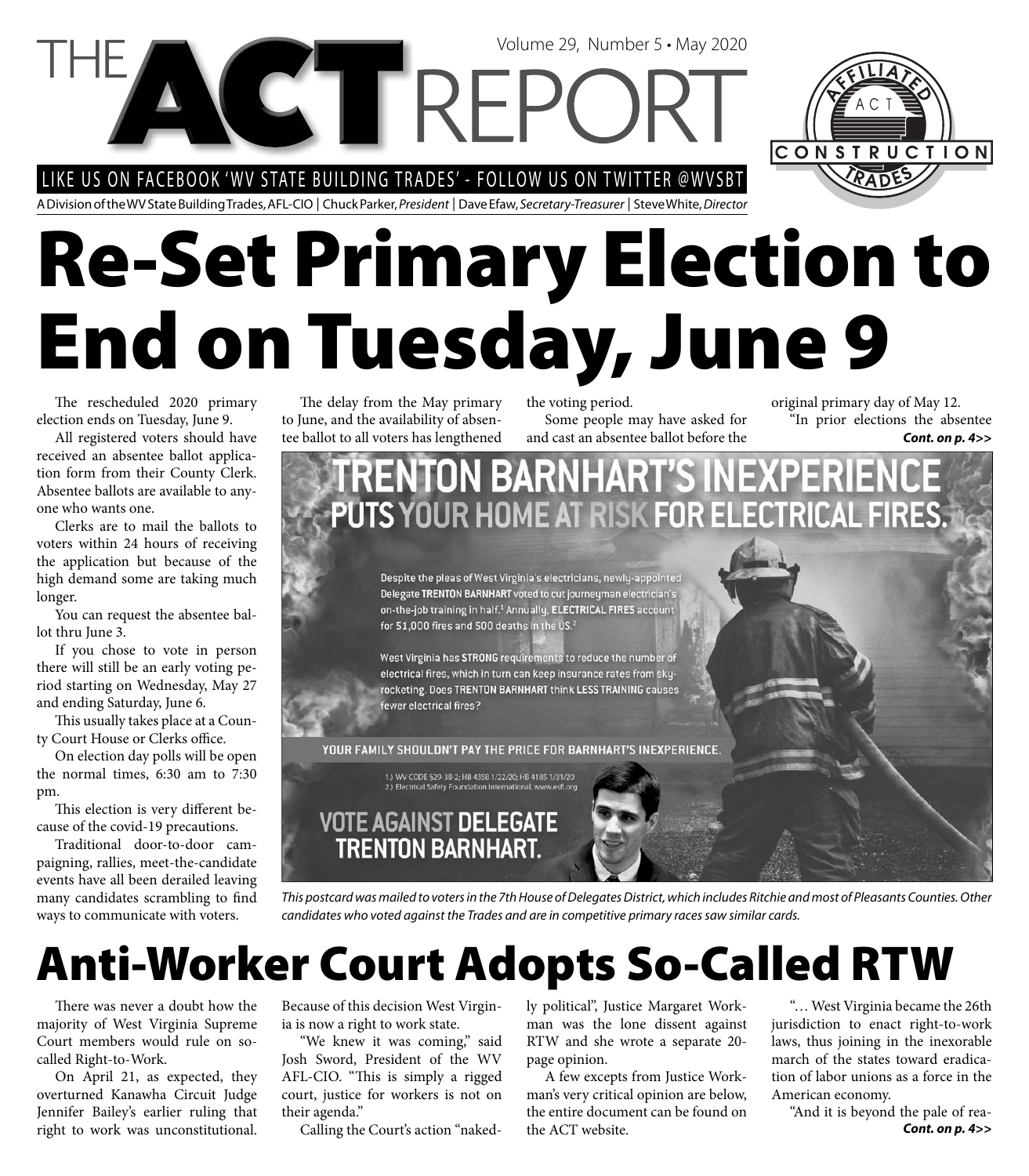#### THE ACT REPORT **EXECUTE ACT REPORT**

## **SMART Makes Aluminum Nose Bridges** *12+ Million Shipped*

Members of SMART (Sheet Metal, Air, Rail and Transportation Workers), and partner contractors across the country have been supplying aluminum nose bridge material for free to people who are making covid-19 masks.

According to Jim King, Business Representative of Sheet Metal Workers Local 33, Charleston District, more than 12 million strips have been shipped nationwide.

"In our District, Tri-State Roofing, Dougherty and Air Systems have all been letting our members cut up aluminum strips, then I mail them out," said King.

The nose pieces are  $3"$  x  $1/4"$  and made from .032 aluminum.

Requests are filtered through a national website.

King says the Charleston District has mailed out 4,100 pieces and the total from all Districts of Local 33 have passed 200,000.

Other WV affiliates, SMW 24 and SMW 100 have also been participating in the effort.  $\blacksquare$ 



Piles of aluminum nose bridges are ready to ship from the Charleston District of Sheet Metal Workers Local 33.

#### **Essential Workers at Cabell Huntington**



Carpenters Local 439 members Gary Hail, Lenny McClary are among the many union construction workers providing essential services during the pandemic. They are working for MIRC Construction Services at Cabell Huntington Hospital building a new clean sterile department.

## **Longview Files Bankruptcy Reorganization - Says Gas Project Still on Schedule**

Longview Power filed for bankruptcy protection on April 14 with plans to keep operating and reorganize its debt according to news reports.

Longview Power II, a separate but related entity, recently won approval from the state Public Service Commission to build a new gas and solar facility.

The company has said the new project is still moving forward and the reorganization will not affect it.

According to plant manager Jeff Keefer the combination of low energy prices and the covid-19 pandemic created an impossible situation.

However, Keefer said the company will keep on operating, pay all bills and basically needs to refinance

its debt.

Keefer also made a point of saying the bankruptcy would not hurt plans for Longview II.

Longview II received approval from the state PSC on April 3 for a siting certificate to build a \$1.1 billion, 1,200-megawatt combined cycle gas unit near the existing 710-megawatt coal unit.

A gas line and short transmission line will be required.

A 70-megawatt solar field is also planned with most of the solar panels to be in Pennsylvania.

The state-of-the-art coal-fired plant was built with local union trades and the company has committed to build the gas unit with local union workers. ■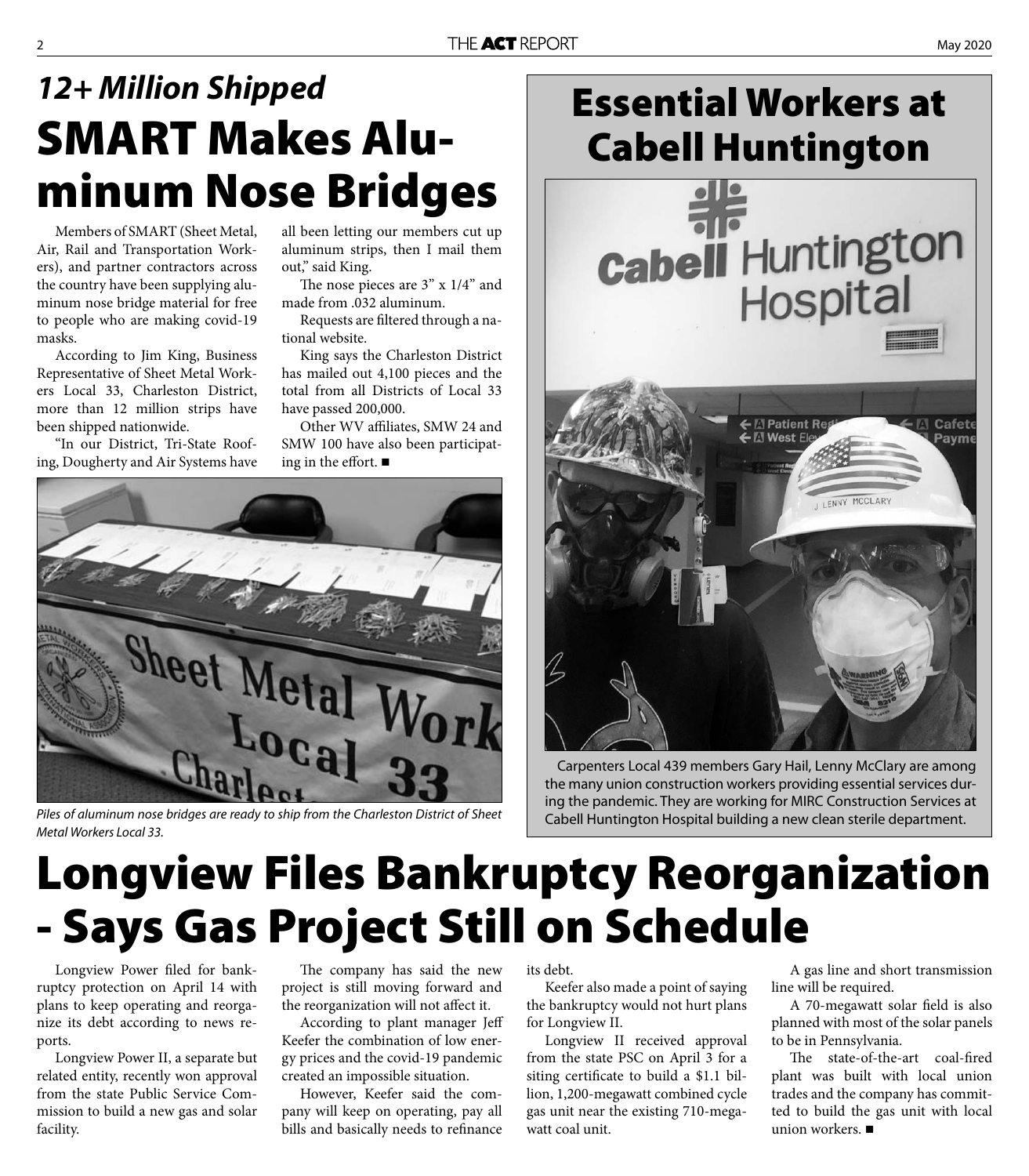## **Building Trades Endorsements for Primary**

**Bold** = Building Trades member

| <b>1st Congressional District</b> |
|-----------------------------------|
| David McKinley (R)                |
| Governor                          |
| Ben Salango (D)                   |
| State Treasurer                   |
| John Perdue (D)                   |
| <b>Attorney General</b>           |
| Isaac Sponaugle (D)               |
| <b>Supreme Court</b>              |
| <b>Richard Neely</b>              |
| Joanna Tabit                      |
| <b>Secretary of State</b>         |
| Natalie Tennant (D)               |
| <b>State Auditor</b>              |
| Mary Ann Claytor (D)              |
| <b>Agriculture Commissioner</b>   |
| Bob Beach (D)                     |

|  |  | <b>State Senate</b> |  |  |
|--|--|---------------------|--|--|
|  |  |                     |  |  |

| 1st  | Randy Swartzmiller (D)    |  |
|------|---------------------------|--|
| 2nd  | Josh Gary (D)             |  |
| 4th  | <b>Bruce Ashworth (D)</b> |  |
| 5th  | Bob Plymale (D)           |  |
| 7th  | Rupie Phillips (R)        |  |
|      | Ralph Rodigerio (D)       |  |
| 8th  | <b>Glenn Jeffries (D)</b> |  |
| 9th  | David 'Bugs' Stover (R)   |  |
| 10th | Bill Laird (D)            |  |
| 11th | Denise Campbell (D)       |  |
|      | John Pitsenbarger (R)     |  |
| 12th | Doug Facemire (D)         |  |
| 13th | Mike Caputo (D)           |  |
| 14th | David Childers (D)        |  |
| 15th | Kenneth Mattson (R)       |  |
| 16th | Pete Dougherty (D)        |  |
| 17th | Andrew Robinson (D)       |  |
|      |                           |  |

|                  | <b>House of Delegates</b>  |  |
|------------------|----------------------------|--|
| 1st              | Jack Wood (D)              |  |
| 2nd              | <b>Phillip Diserio (D)</b> |  |
| 3rd              | Shawn Fluharty (D)         |  |
|                  | Erikka Storch (R)          |  |
| 4th              | Christian Turak (D)        |  |
|                  | Lisa Zukoff (D)            |  |
| 5th              | Dave Pethtel (D)           |  |
| 7th              | <b>Kerry Murphy (R)</b>    |  |
| 10th             | Vernon Criss (R)           |  |
|                  | Trish Pritchard (D)        |  |
|                  | Luke Winters (D)           |  |
| 11th             | Mark Pauley (D)            |  |
| 13th             | <b>Scott Brewer (D)</b>    |  |
| 14th             | Brian Scott (R)            |  |
| 15th             | Tess Jackson (D)           |  |
| 16th             | Mark Bates (R)             |  |
|                  | Sean Hornbuckle (D)        |  |
| 17th             | Chad Lovejoy (D)           |  |
|                  | Matthew Rohrbach (D)       |  |
| 18th             | Paul Ross (D)              |  |
|                  | Evan Worrell (R)           |  |
| 19th             | Ric Griffith (D)           |  |
|                  | Tom Jarrell (D)            |  |
| 20th             | Nathan Brown (D)           |  |
| 21st             | Mark Dean (R)              |  |
| 22nd             | Joe Jeffries (R)           |  |
|                  | Zack Maynard (R)           |  |
| 23rd             | Rodney Miller (D)          |  |
| 24th             | Timothy Tomblin (D)        |  |
| 25 <sub>th</sub> | Tony Paynter (R)           |  |
| 26th             | Ed Evans (D)               |  |
| 27th             | Tina Russell (D)           |  |
| 28th             | Ryne Nahodi (D)            |  |
| 30th             | Mick Bates (D)             |  |
| 31st             | Chris Toney (R)            |  |
| 32nd             | Randy Halsey (D)           |  |

|                                                                                   |                  | Mark Hurt (D)            |      | <b>Josh Maxwell</b> (D) |  |
|-----------------------------------------------------------------------------------|------------------|--------------------------|------|-------------------------|--|
|                                                                                   |                  | Margaret Staggers (D)    |      | Robin Righter (D)       |  |
|                                                                                   | 34th             | Brent Boggs (D)          | 49th | Mike Manny penny (D)    |  |
|                                                                                   | 35 <sub>th</sub> | Kathy Ferguson (D)       | 50th | Michael Angelucci (D)   |  |
|                                                                                   |                  | Patti Hamilton (D)       |      | Joey Garcia (D)         |  |
|                                                                                   |                  | Doug Skaff Jr. (D)       |      | Guy Ward (R)            |  |
|                                                                                   |                  | Rusty Williams (D)       | 51st | Barbara Fleischauer (D) |  |
|                                                                                   | 36th             | Amanda Estep-Burton (D)  |      | Evan Hansen (D)         |  |
|                                                                                   |                  | Larry Rowe (D)           |      | Rodney Pyles (D)        |  |
|                                                                                   | 37 <sub>th</sub> | Mike Pushkin (D)         |      | Danielle Walker (D)     |  |
|                                                                                   | 39th             | Dana Ferrell (R)         |      | John Williams (D)       |  |
|                                                                                   |                  | David "Woody" Holmes (D) | 52nd | Justin Hough (R)        |  |
|                                                                                   | 42nd             | Cindy Lavender-Bowe (D)  | 53rd | Cory Chase (D)          |  |
|                                                                                   |                  | Jeff Campbell (D)        | 58th | George Miller (R)       |  |
|                                                                                   | 43rd             | Bill Hartman (D)         | 60th | Brad Noll (D)           |  |
|                                                                                   |                  | Cody Thompson (D)        | 61st | Jason Barrett (D)       |  |
|                                                                                   | 44th             | Robin Cutlip (D)         | 62nd | Debi Carroll (D)        |  |
|                                                                                   | 45th             | Gary Connell (R)         | 63rd | Daniel Bennett (D)      |  |
|                                                                                   | 47th             | Ed Larry (D)             | 65th | Sammi Brown (D)         |  |
|                                                                                   | 48th             | Robert Garcia (D)        | 66th | Storme Frame (D)        |  |
|                                                                                   |                  | Richard Iaquinta (D)     | 67th | John Doyle (D)          |  |
| Note: Candidate for the Supreme Court John Hutchinson had been endorsed by the WV |                  |                          |      |                         |  |
|                                                                                   |                  |                          |      |                         |  |

AFL-CIO but was unendorsed as a result of his vote to overturn the Kanawha Circuit Court ruling that Right-to-Work violated the WV Constitution. The WV State Building Trades participates in the WV AFL-CIO endorsement process but may endorse additional candidates and at times picks different candidates.

#### **ABSENTEE BALLOT, VOTING DATES**

Thru June 3: Voters may apply for absentee ballot April 24: County Clerks begin mailing absentee ballots May 19: Voter Registration Deadline May 27–June 6: Early Voting In-Person June 3: Absentee Application must be received by County Clerk June 9: Absentee Ballot must be postmarked by this date June 9: Primary Election Day

## **Anti-Union Gov. Candidate Thrasher Gains Anti-Union Contractor ABC-WV's Support**

Woody Thrasher, a republican candidate for Governor, has been endorsed by the anti-union contractors group Associated Builders and Contractors of WV (ABC).

According to ACT's Steve White the two are a perfect fit.

"Woody Thrasher is anti-union and so is the ABC," said White.

White points to recent comments made by Thrasher about so-called Right-to-Work (RTW) as an example.

Thrasher put out a press release praising RTW and said "… our Court boldly exercised sound reasoning to protect true workplace freedom."

"Th rasher praised the recent WV Supreme Court's unfair ruling on RTW that forces union members to pay the costs of service non-union workers can demand," said White.

Governor Jim Justice vetoed RTW legislation in 2017, but the legislature overrode his veto.

Thrasher, owner of Thrasher En-

gineering, had been the Secretary of Commerce for Governor Justice before being ousted in 2018 for mishandled flood relief efforts.

Thrasher is now running against Justice for the Republican party's nomination for governor.

The ABC of WV filed briefs in support of RTW.

They have also been the main proponents of prevailing wage repeal.

"The ABC promised great saving to taxpayers if our prevailing wage

law passed, 25 to 33 percent," said White.

"Now prevailing wage is gone there are no savings, but their lowwage contractors are getting more tax funded work, paying lower wages, making more money and ripping off the taxpayers with poor quality and delayed projects in the process."

For more information about the disaster caused by repeal of the prevailing wage law go to www.wvbrokenpromise.com.